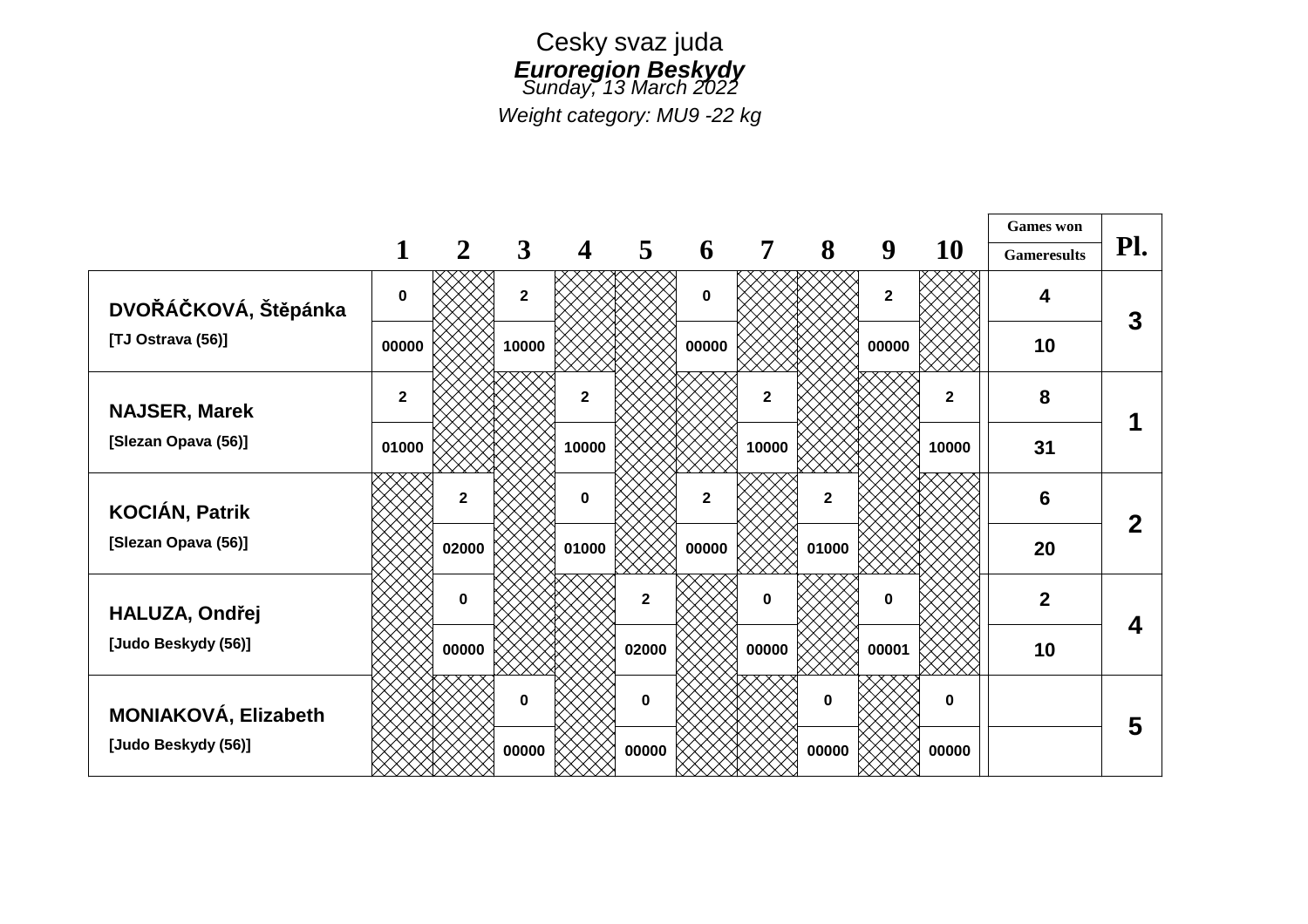

*Weight category: MU9 -24 kg*

|                                                    |              |              |              |              |                |                |              |              |                |              | <b>Games</b> won   | Pl.          |
|----------------------------------------------------|--------------|--------------|--------------|--------------|----------------|----------------|--------------|--------------|----------------|--------------|--------------------|--------------|
|                                                    |              | $\mathbf{2}$ | $\mathbf{3}$ | 4            | 5              | 6              | 7            | 8            | 9              | <b>10</b>    | <b>Gameresults</b> |              |
| <b>CONNELL, Henry</b>                              | $\mathbf{2}$ |              | $\mathbf 0$  |              |                | $\mathbf 0$    |              |              | 0              |              | $\overline{2}$     | 4            |
| [Judo Beskydy (56)]                                | 10000        |              | 00000        | 00000        |                |                | 00000        |              | 10             |              |                    |              |
| NOVOBILSKÝ, Antonín                                | $\mathbf 0$  |              |              | $\mathbf 0$  |                |                | 0            |              |                | $\mathbf 0$  |                    | 5            |
| [Slezan Opava (56)]                                | 00000        |              |              | 00000        |                |                | 00000        |              |                | 00000        |                    |              |
| <b>BRUNCLÍK, Gabriel</b><br>[Judo Nový Jičín (56)] |              | $\mathbf{2}$ |              | $\mathbf{2}$ |                | $\overline{2}$ |              | 0            |                |              | 6                  | $\mathbf{2}$ |
|                                                    |              | 02000        |              | 10000        |                | 10000          |              | 00000        |                |              | 30                 |              |
| <b>BERNARD, Jimmy</b><br>[TJ Ostrava (56)]         |              | $\bf{0}$     |              |              | $\mathbf 0$    |                | $\mathbf{2}$ |              | $\overline{2}$ |              | 4                  | 3            |
|                                                    |              | 00000        |              |              | 00000          |                | 02000        |              | 02000          |              | 20                 |              |
| HON, Tomáš<br>[TJ Ostrava (56)]                    |              |              | $\mathbf{2}$ |              | $\overline{2}$ |                |              | $\mathbf{2}$ |                | $\mathbf{2}$ | 8                  |              |
|                                                    |              |              | 02000        |              | 01000          |                |              | 02000        |                | 10000        | 40                 |              |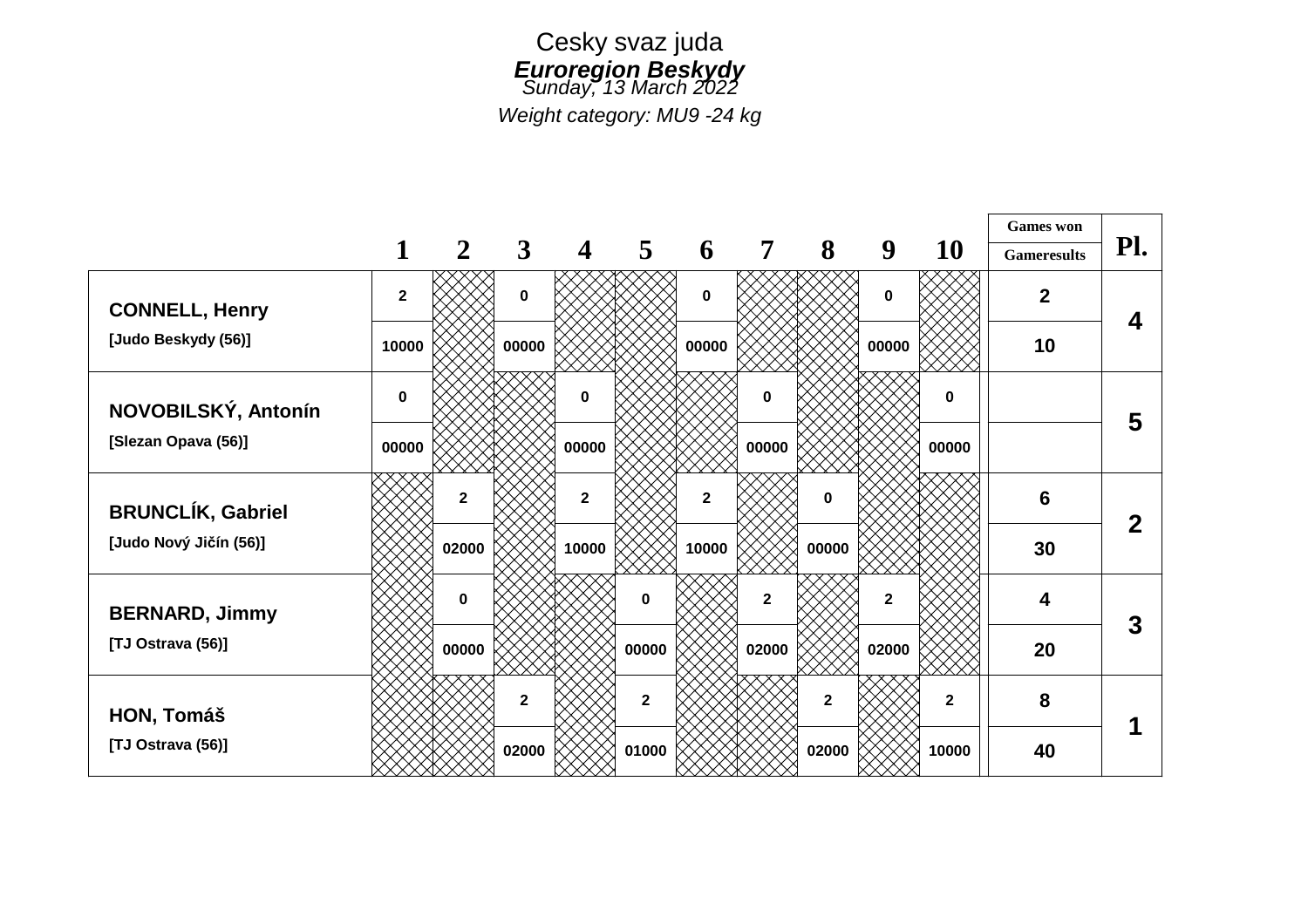## Cesky svaz juda *Euroregion Beskydy*

*Sunday, 13 March 2022 Weight category: MU9 -30 kg*

|                      |                |                |                |                         |                         |                      | <b>Games</b> won   |                  |
|----------------------|----------------|----------------|----------------|-------------------------|-------------------------|----------------------|--------------------|------------------|
|                      | 1              | $\overline{2}$ | 3              | $\overline{\mathbf{4}}$ | 5                       | 6                    | <b>Gameresults</b> | Pl.              |
| ŠPIČÁK, Filip        | $\overline{2}$ |                | $\overline{2}$ |                         | $\overline{\mathbf{2}}$ |                      | $6\phantom{1}6$    | и                |
| [Slezan Opava (56)]  | 10000          |                | 10000          |                         | 10000                   |                      | 30                 |                  |
| <b>JANETKA, Adam</b> | $\mathbf 0$    |                |                | $\overline{2}$          |                         | $\mathbf 0$<br>00000 | $\overline{2}$     | 3                |
| [Judo Beskydy (56)]  | 00000          |                |                | 00000                   |                         |                      | 0                  |                  |
| ŽÁČEK, Jan           |                | O              |                | $\mathbf{0}$            | $\bf{0}$                |                      |                    | 4                |
| [Judo Beskydy (56)]  |                | 00000          |                | 00002                   | 00000                   |                      |                    |                  |
| MIČULKA, Lukáš       |                | $\overline{2}$ | $\bf{0}$       |                         |                         | $\mathbf{2}$         | 4                  | $\boldsymbol{2}$ |
| [Judo Beskydy (56)]  |                | 02000          | 00000          |                         |                         | 10000                | 20                 |                  |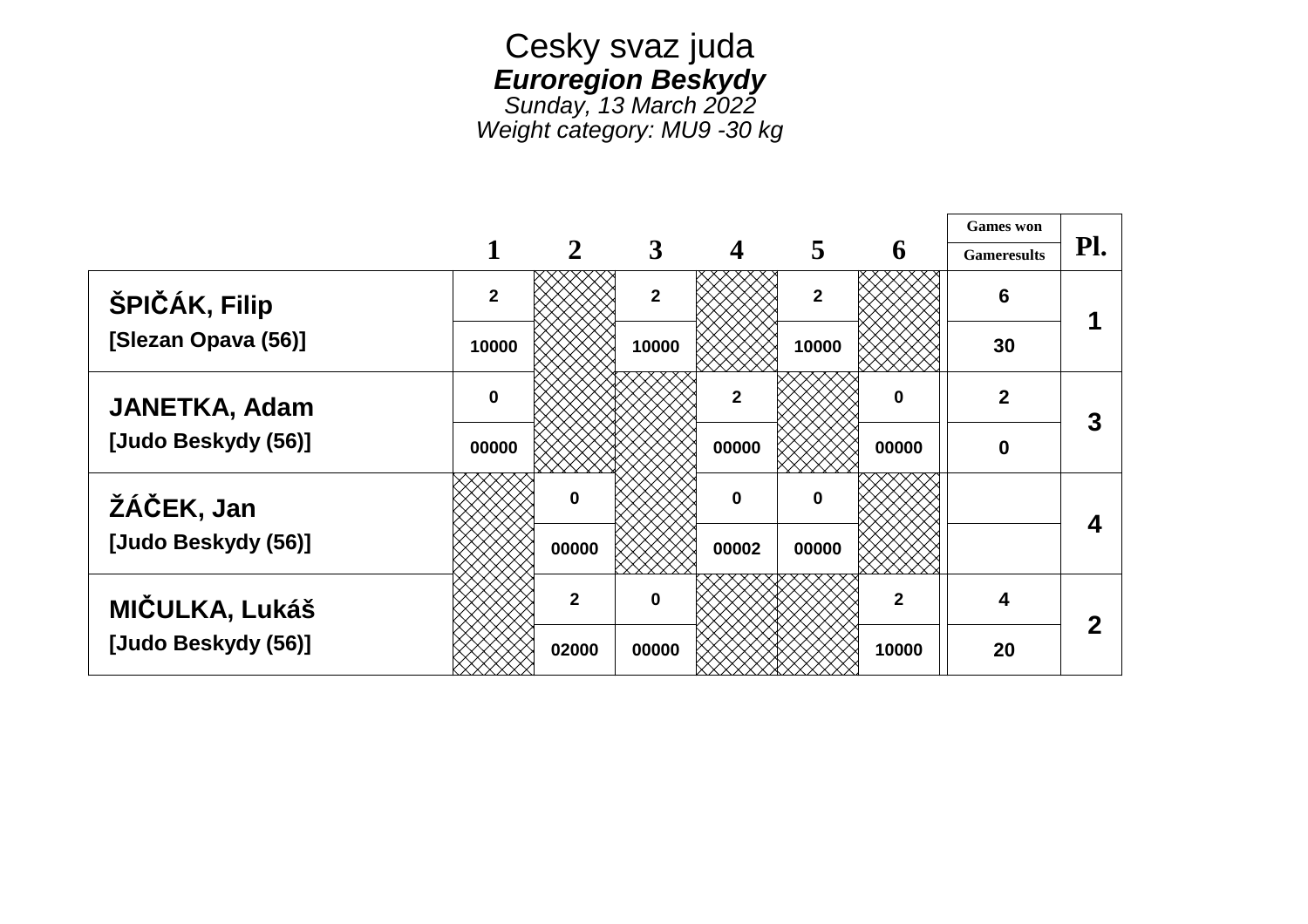## Cesky svaz juda *Euroregion Beskydy Sunday, 13 March 2022 Weight category: MU9 -32 kg*

 **Games won 2 3 Gameresults Pl. BERKA, Jiří [JUDO Uherský Brod (55)] JÜSTER, Štěpán [Slezan Opava (56)] SOROČIN, Josef [Judo Beskydy (56)]**